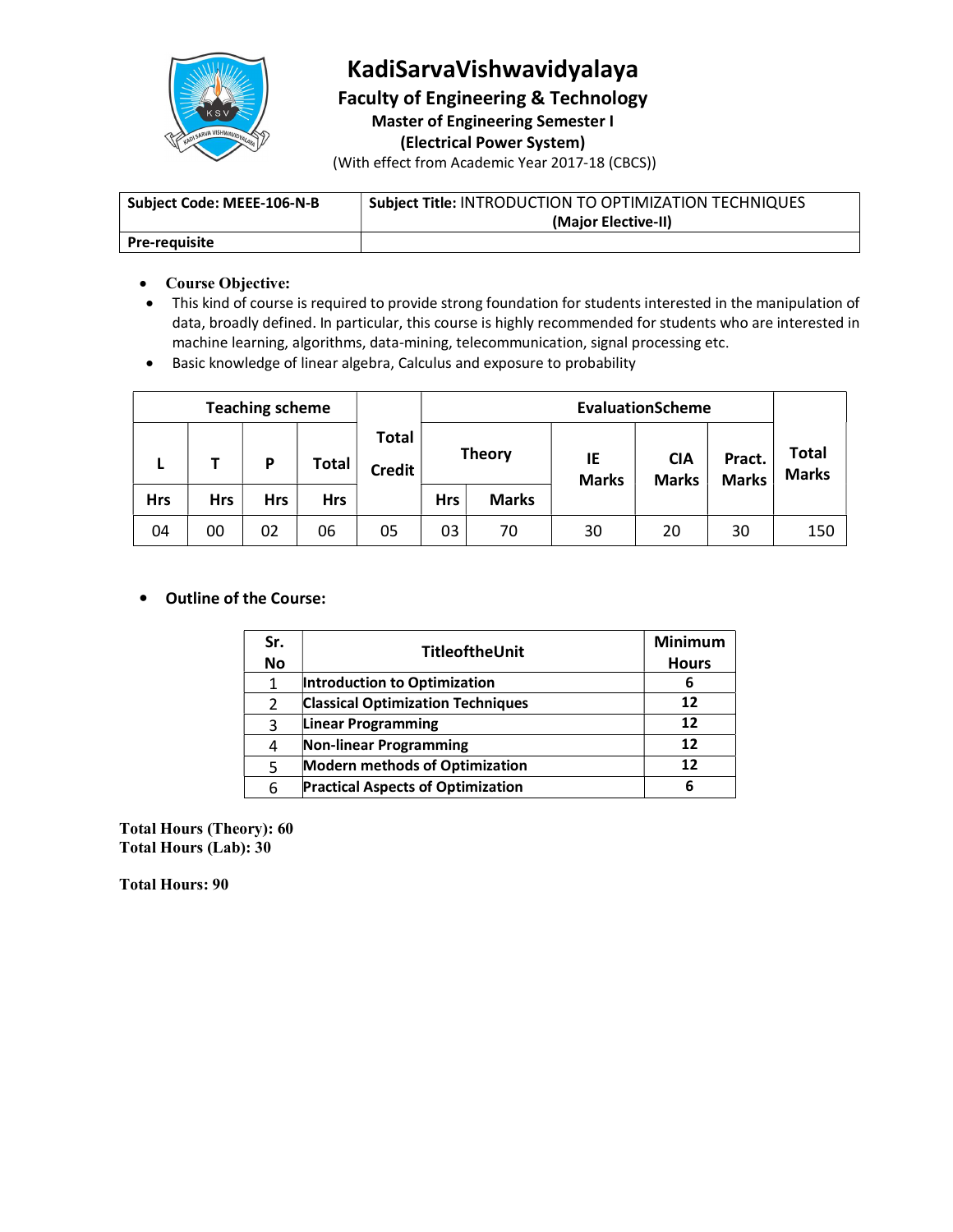

# KadiSarvaVishwavidyalaya

Faculty of Engineering & Technology

Master of Engineering Semester I

(Electrical Power System)

(With effect from Academic Year 2017-18 (CBCS))

### Detailed Syllabus

| Sr. No         | <b>Topic</b>                                                                                                                                                                                                                                                               | Lecture<br><b>Hours</b> | Weight<br>$age(\%)$ |
|----------------|----------------------------------------------------------------------------------------------------------------------------------------------------------------------------------------------------------------------------------------------------------------------------|-------------------------|---------------------|
| ${\bf 1}$      | Introduction to Optimization:<br>Mathematical formulation, Classification of optimization<br>problems, Engineering applications of optimization                                                                                                                            | 6                       | 10                  |
| $\overline{2}$ | <b>Classical Optimization Techniques:</b><br>Single variable optimization, Constrained and unconstrained<br>optimization, Direct substitution method, Lagrange's method of multi<br>Kuhn-Tucker (KKT)conditions                                                            | 12                      | 20                  |
| $\mathbf{3}$   | Linear Programming:<br>Linear programming problem- simplex method, Two Phases of the Simplex<br>Method, duality, Mixed-integer programming. Goal programming, Quadratic<br>Programming, Transportation models and its variants, Sequencing problem,<br>Replacement theory. | 12                      | 20                  |
| 4              | <b>Non-linear Programming:</b><br>EliminationMethod:UnrestrictedSearch,Exhaustivesearch,Dichotomous<br>search, Interval-halving method, Fibonacci method, Golden section<br>method. Interpolation Methods: Quadratic Interpolation, Cubic Interpolation,                   | 12                      | 20                  |
| 5              | <b>Modern methods of Optimization:</b><br>Simulated Annealing, Particle Swarm Optimization, Ant Colony<br>Optimization, Taguchi's Method of Optimization.                                                                                                                  | 12                      | 15                  |
| 6              | <b>Practical Aspects of Optimization:</b><br>Genetic Algorithms, Optimization of Fuzzy Systems, Multi-objective<br>Optimization                                                                                                                                            | 6                       | 15                  |
|                |                                                                                                                                                                                                                                                                            | 60                      | 100                 |